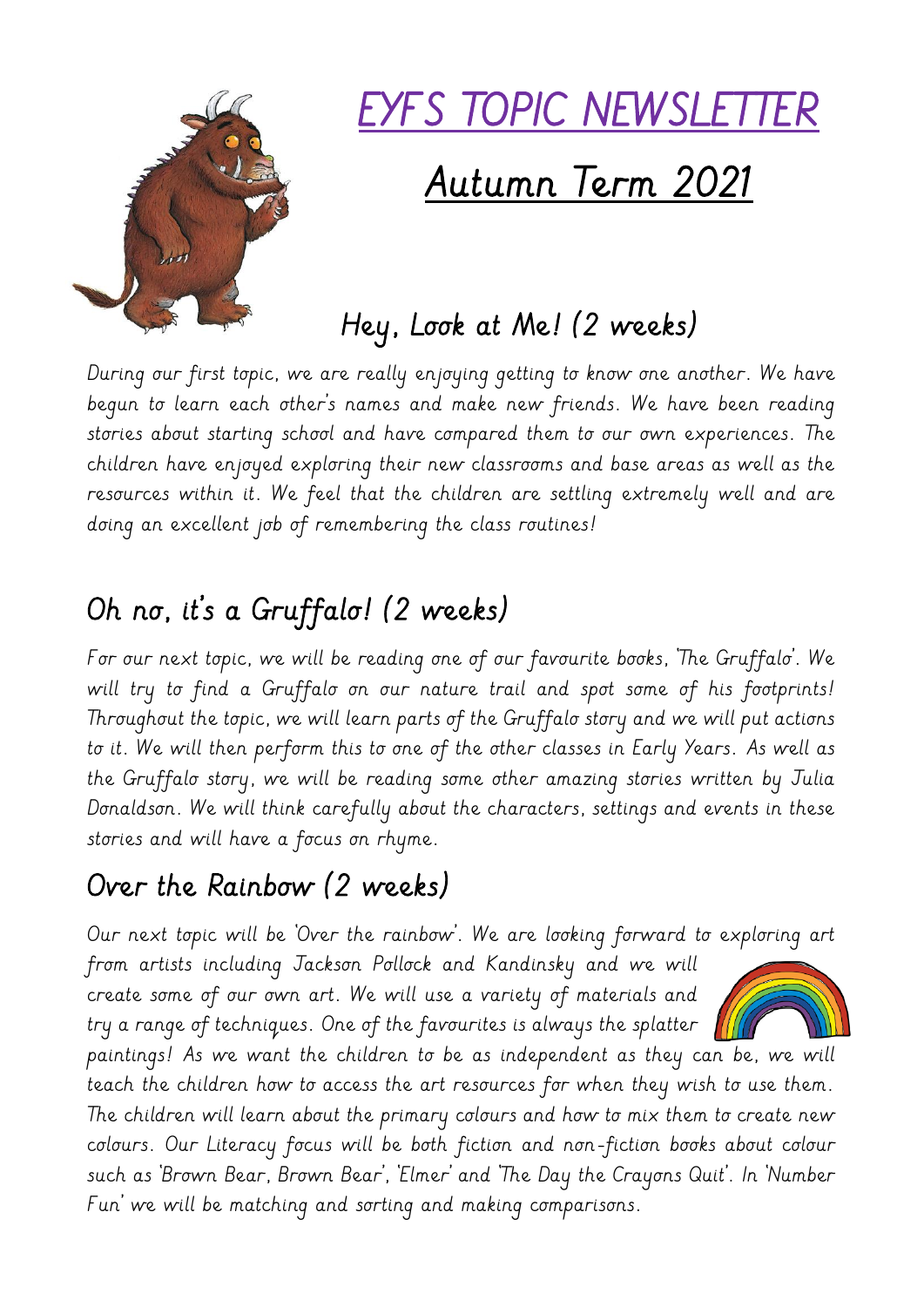#### People Who Help Us (3 weeks)

The following topic will be 'People who help us', which we will start before half term and continue when we return. During this topic, we will use the internet and nonfiction books to find out about different occupations. We will also invite visitors to come into school to speak to the children about their jobs, and how they help others, including what to do in an emergency! In Number Fun, we will continue to practise making comparisons and exploring patterns.

#### Focus Author

Each half term we learn about an author and we read a range of their books. Our focus author this half term is Julia Donaldson who wrote various books, including 'The Gruffalo', 'Stickman', 'The Highway Rat' and 'Room on the Broom'. It would be fantastic if you could share any books by this author at home or visit the local library to borrow books.

#### Diary Dates

Thursday 23rd September – EYFS Phonics Information Evening Tuesday 19th October - Parents' Evening 3:30-6pm Wednesday 20th October - Parents' Evening 5-8pm Thursday 21st October – Flu Immunisations Friday 22nd October- Break up for half term

Additional dates maybe added over the half term. Please check the school calendar regularly.